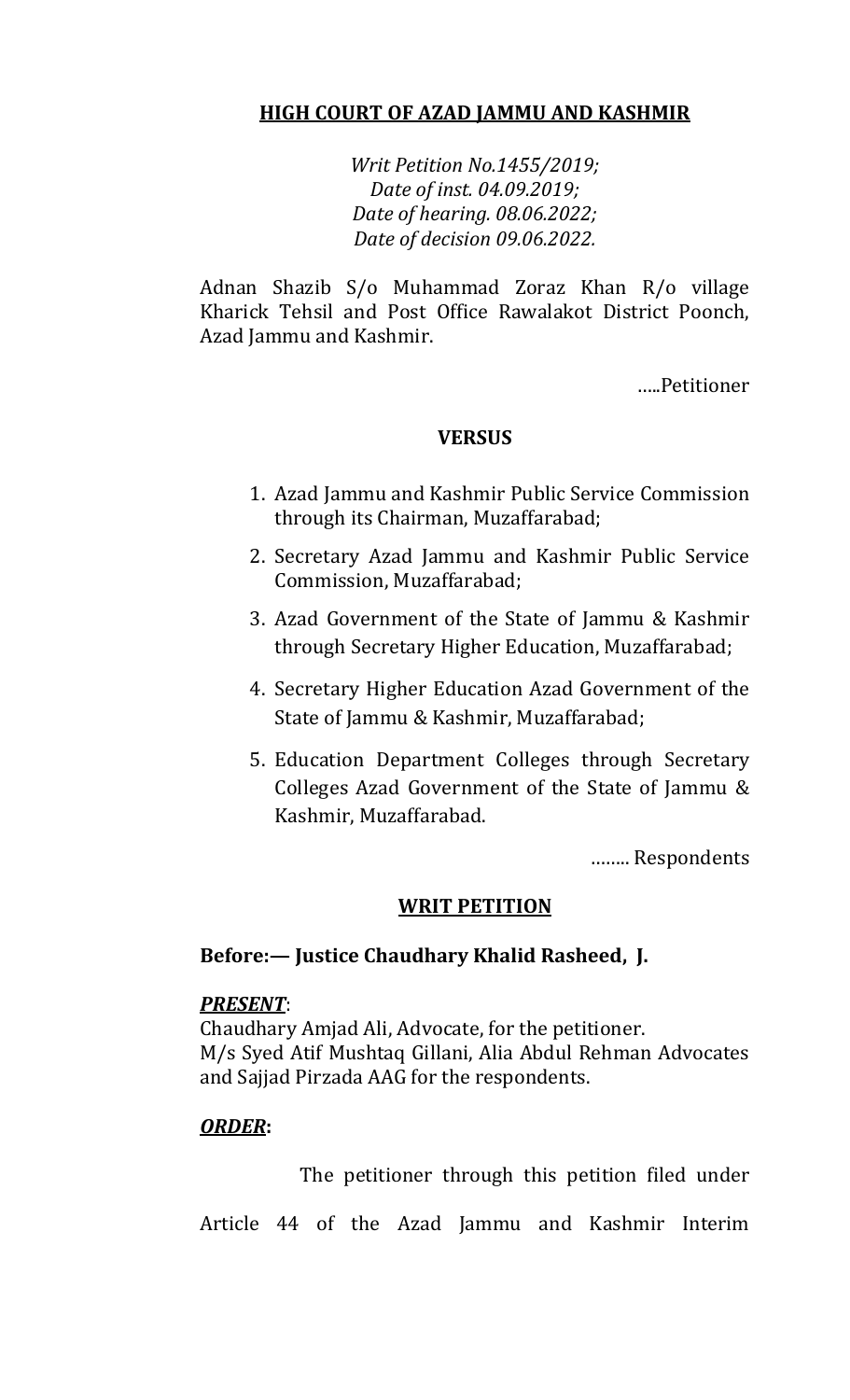Constitution, 1974, has solicited a direction to the respondents for his appointment as Lecturer Statistics B-17.

2

Detailed facts giving rise to the instant writ petition are, petitioner is 1st Class State Subject of Azad Jammu and Kashmir, permanently hails from District Poonch having the qualification of M.Sc. Statistics along with B.Ed. It was contended that the Public Service Commission advertised seven posts of Lecturer Statistics Male including one post against the quota of District Poonch vide advertisement dated 04.04.2019. It was further contended that petitioner being eligible applied for his appointment and after appearing in the test and interview, he secured third position. It was submitted that the candidate who attained merit position was appointed and the candidate who was listed at serial No.2 namely Muhammad Awais Tabassum was recommended and appointed against the quota of refugees settled in Pakistan as no one against the said quota could qualify, thus, the petitioner is at serial No.1 of the waiting merit list. The main stance taken by the petitioner is that at the time of requisition of the posts advertised on 04.04.2019, respondents No.4 and 5 withheld two posts which were available at that time with mala fide intention. In this regard, the learned Advocate placed reliance on notification dated 02.03.2018. It was also stated that the petitioner is serving as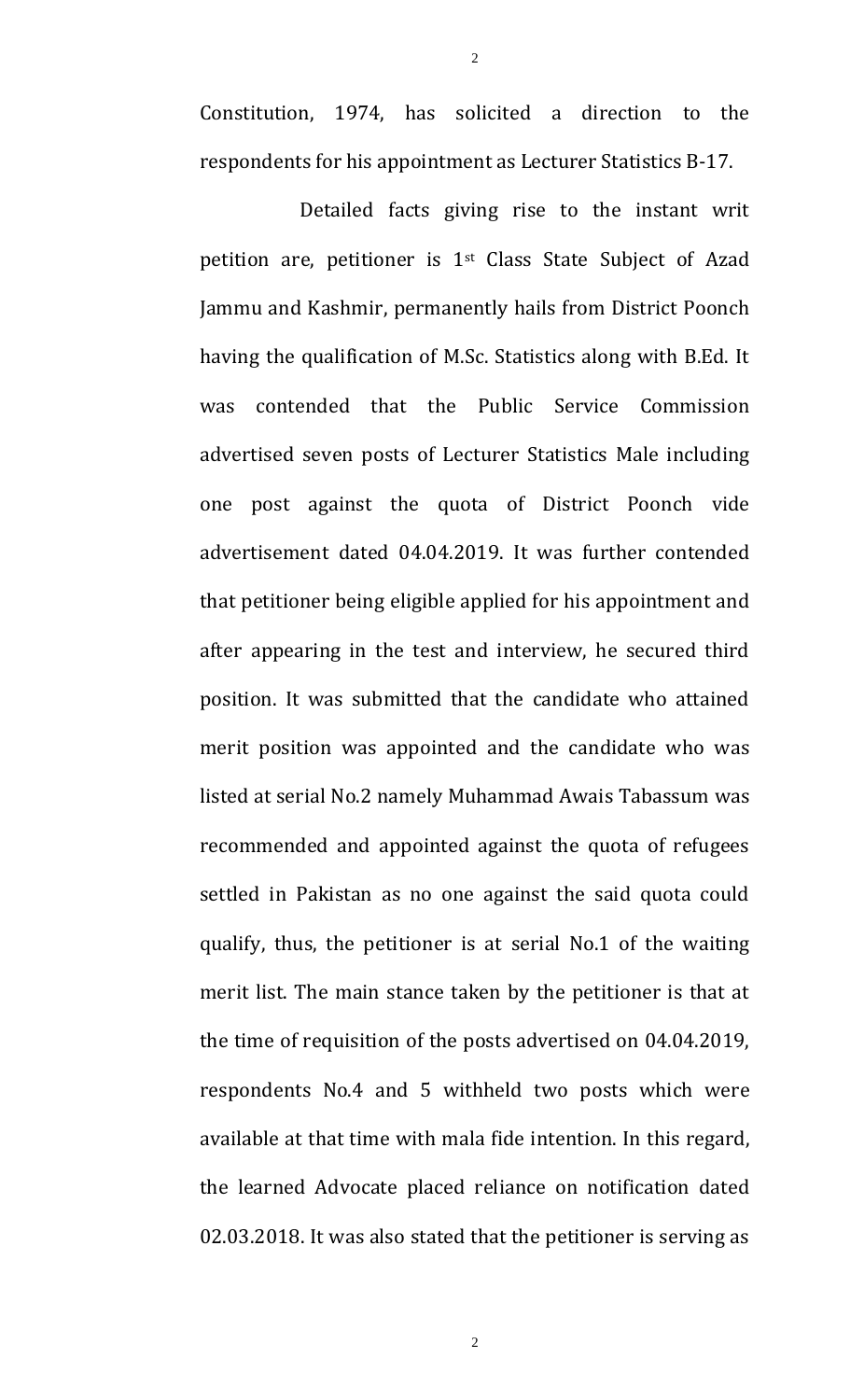Lecturer Statistics on ad-hoc basis since 12.11.2014 which is also a proof of the fact that the respondents withheld the posts at the time of requisition. He averred that had the withheld posts been requisitioned and advertised the petitioner would have been appointed.

3

The respondents refuted the claim of the petitioner on the ground that at the time of advertisement No.02/2019 dated 04.04.2019, no other post except one requisitioned post, was permanently vacant, against the quota of District Poonch, thus, the allegation of withholding the posts by the respondents is baseless.

The learned counsel for the petitioner reiterated the facts and grounds already taken in the writ petition and submitted that the services of Dr. Tassaddaq Hussain, Lecturer Statistics B-17 Government Post Graduate College Rawalakot were placed in Mirpur University of Science and Technology on deputation basis vide notification dated 27.04.2016. The learned Advocate further argued that appointment of Dr. Tassaddaq Hussain as Assistant Professor Statistics B-19 was approved by the Senate in its meeting held on 22.01.2018 vide notification dated 20.03.2018, thus, the post had become available with the department from the dated of notification dated 02.03.2018 irrespective of the fact that the appointee was on probation for two years. The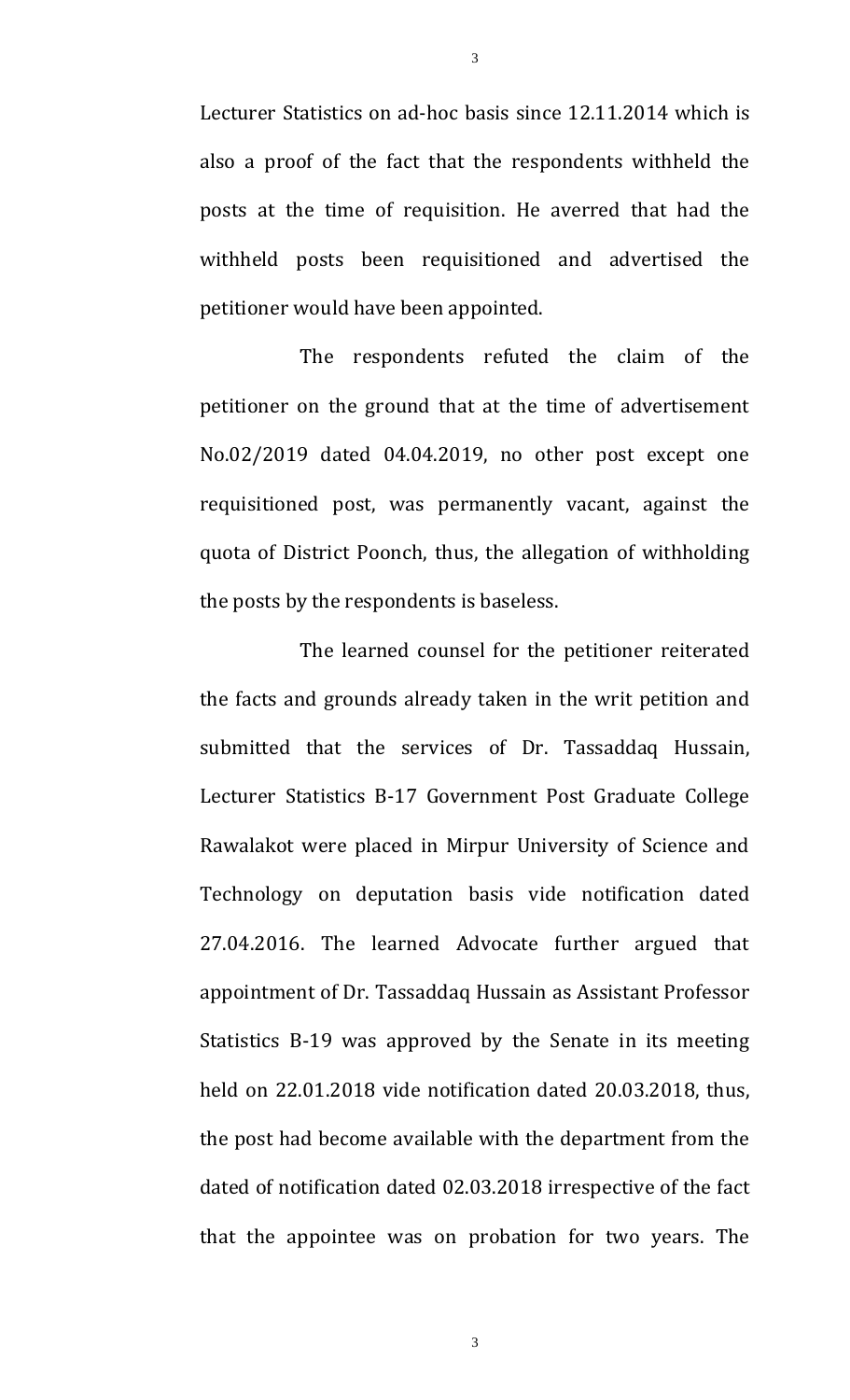learned Advocate further proceeded that respondents anomalously withheld the post at the time of requisition to the Public Service Commission and if the respondents performed their duty honestly and in a legal manner, the petitioner would be accommodated and appointed. He finally prayed that respondents may be directed for appointment of the petitioner against withheld post of Lecturer Statistics. The learned Advocate in support of his submission placed reliance on 2014 SCR 479 and 2019 SCR 926.

The learned counsel for the respondents controverted the arguments advanced by the learned counsel for the petitioner and submitted that respondents did not withhold any post and the post claimed by the petitioner, fell vacant due to transfer of Dr. Tassaddaq Hussain in MUST was not available for requisition as appointee was on probation for a period of two years. The learned counsel stated that as the petitioner could not attain merit position against one advertised post, hence, he cannot claim appointment against the post which has not been advertised yet, therefore, the writ petition is liable to be dismissed.

I have heard the learned counsel for the parties and gone through the record of the case with due care and caution.

4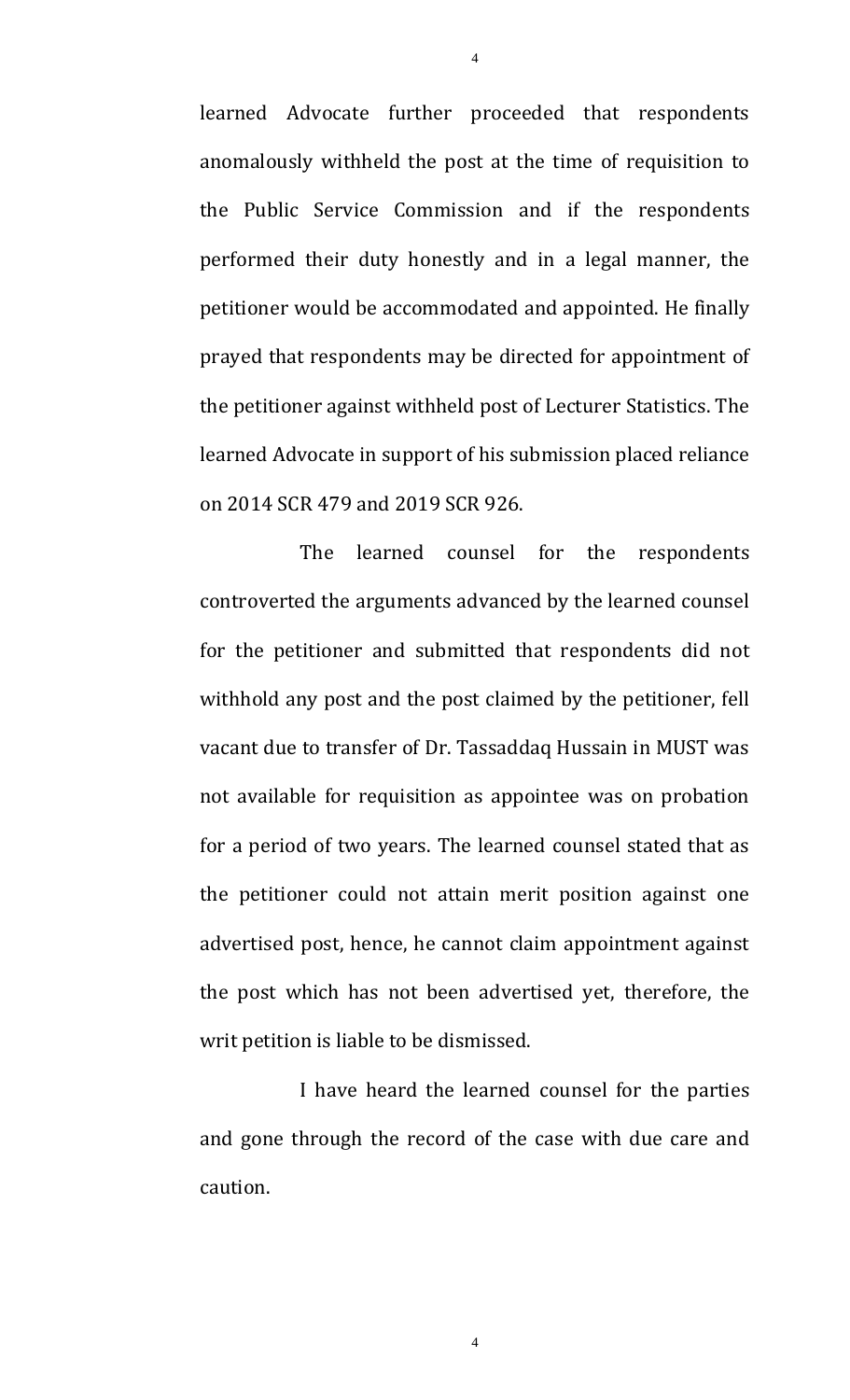Perusal of record annexure PC/1 reveals that three candidates including the petitioner were short listed against the quota of District Poonch after written test and call letter annexure PC/2 was issued to the petitioner for interview to be conducted on 02.08.2019. Vide handout/press release annexure PC/3, one Sayyad Khurshid S/o Muhammad Khurshid Khan was recommended by the Public Service Commission for appointment as Lecturer Statistics B-17 against the quota of District Poonch. The Public Service Commission in para 4 of the comments which were treated as written statement has mentioned that Mohammad Awais Tabassum placed at serial No.2 of the merit list against the quota of District Poonch has been appointed in the light of notification dated 18.01.2007 as no one could qualify from refugees settled in Pakistan, so, it is very much obvious from the record that the petitioner has qualified the test and interview and presently is at the top of the waiting merit list. The stance taken by the respondents is that the post fell vacant due to transfer of Dr. Tasadaq Hussain was not permanently available because his appointment was confirmed vide notification dated 02.03.2018 and he was on probation for a period of 2 years hence, they did not deny the availability of the vacancy at the time of requisition to the Public Service Commission. In view

5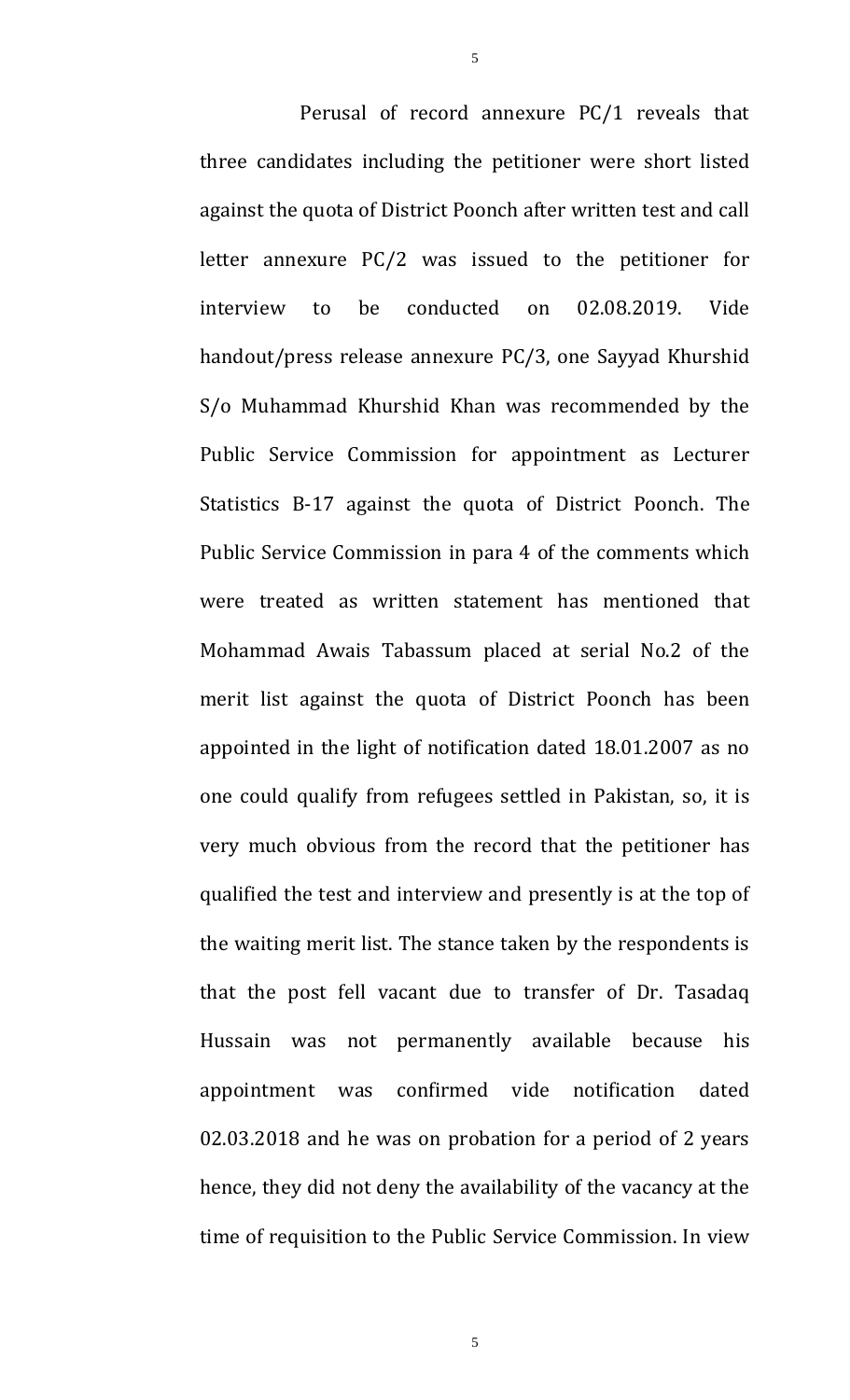of the stance taken by respondents the point whether during probation period of a civil servant the post shall be deemed to be vacant or not for the purpose of requisition? requires resolution by this Court. Section 5 of the Azad Jammu and Kashmir Civil Servant Act, 1976 defines word 'probation'. Sub-section (3) of section 5 of the Act provides that where the satisfactory completion of probation includes passing an examination, test, course, complete training and the person appointed on probation fails to pass such examination, test, complete course or training may be discharged or reverted, as the case may be, hence, in my considered view if the appointment/ promotion/ transfer of a civil servant is subject to passing any examination, test or complete training or course then during probation period the post cannot be termed as completely vacant and in other case the same shall be deemed as vacant. The provisions of Fundamental Rules 192 are also in line with it. In the instant case, a perusal of annexure PD/1 notification regarding permanent appointment of Dr. Tasadaq Hussain as Assistant Professor Statistics in MUST depicts that no condition regarding passing of prescribed examination, test or course or successful completion of any training was attached to his appointment, thus, despite the fact that the appointment of Dr. Tasadaq Hussain in MUST was on probation for a period of 2 years but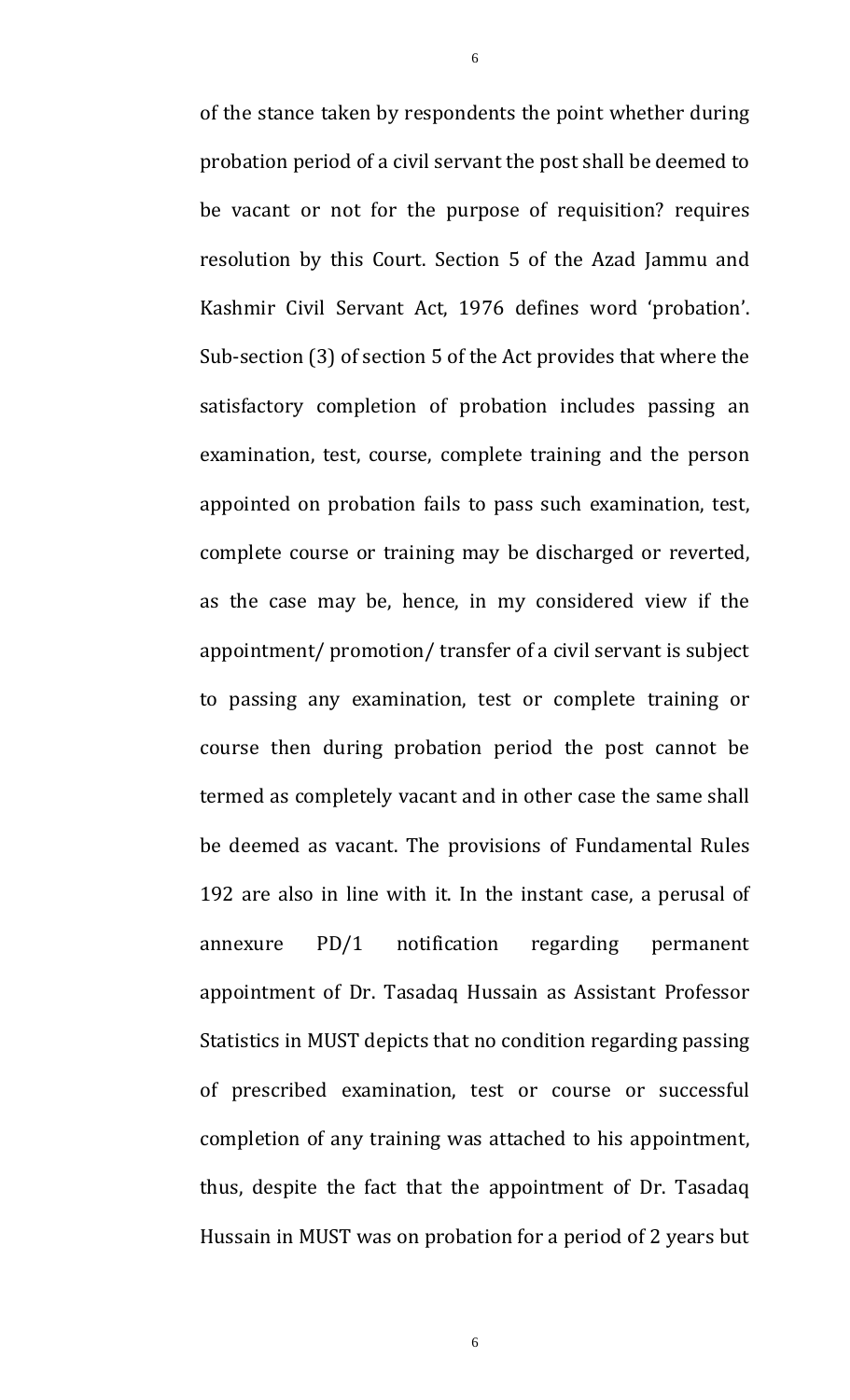as stated above no condition regarding any exam, test, or course was attached to his appointment therefore, from the date of his appointment the post was vacant for appointment. The Federal Service Tribunal in PLJ 2000 Tr.C (Services) 494 at page 498 attended such like controversy and observed that a lien cannot be indefinitely held as a person could not place in two departments at the same time and lien is terminated when a person is appointed on permanent basis to the new post. As the appointment of Dr. Tasadaq Hussain had confirmed on 02.03.2018, thus, the post at the time of requisition was vacant hence, has been withheld by the respondents in flagrant violation of the rules.

A perusal of written statement filed by Higher Education reveals that respondents as per contents of para 5 of the written statement the respondents requisitioned the post fell vacant due to transfer of Dr. Tasadqq Hussain on 31.12.2019 without waiting two years probation period which was to be completed on 02.03.2020 thus, the respondents take contrary steps on the one hand they did not requisition the said post on the ground that transferee is on probation for 2 years and before completion of 2 years the post cannot be requisitioned and on the other hand, without waiting 2 years of probation period of the transferee they requisitioned the post to the Public Service Commission thus,

7